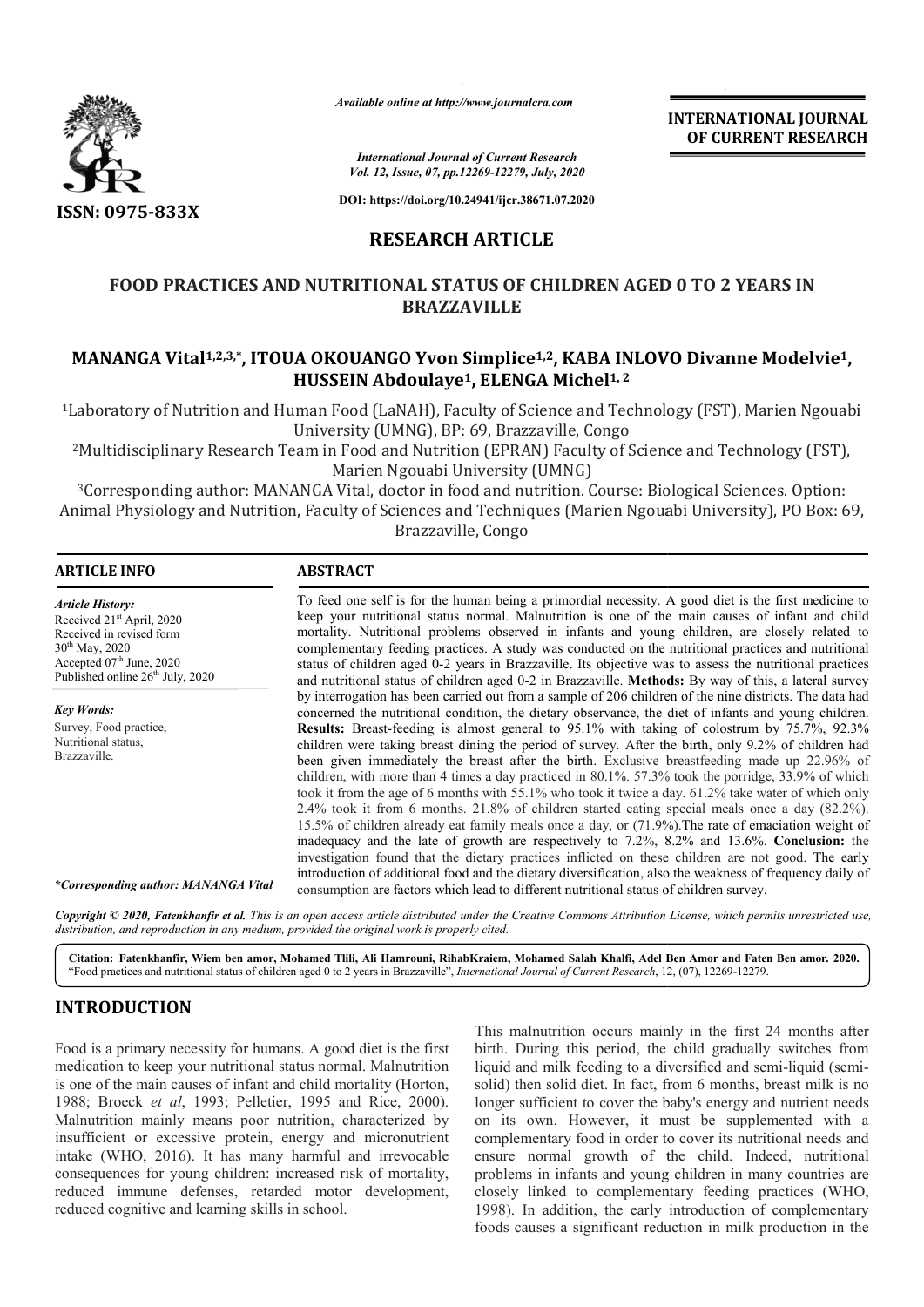nursing mother, and predisposes to the onset of Protein-Energetic Disease (PEM) in infants (Hennart, 1981). It is estimated that one in four children under five, or 129 million children in the developing world, are underweight. 1/3 of children under 5 are stunted due to malnutrition (Unicef, 2012). In Congo, nearly 24% of children suffer from chronic malnutrition (stunting), of which almost a third  $(1/3)$  or 6% in severe form (wasting), around 12% of children are underweight (ESDC-II, 2011-2012).

# **MATERIAL**

#### **Anthropometric material**

- A horizontal height measurement rod (child under 2 years old)
- A Salter beam balance with panties or a basket to put the child to measure the weight.

**Teaching material:** The teaching material consists of a survey sheet which was used to collect data from a questionnaire focusing on eating practices, in particular the initiation of breastfeeding, the age at which food was introduced. in addition, the age at which breastfeeding stopped (sheet in annex).

# **METHODOLOGY**

**Study framework:** The Republic of the Congo is a country in central Africa with an area of 342,000 km2. Its population is estimated at 4,085,422 inhabitants, of which 51.7% are women and 48.3% are men. Children under the age of 5 represent 14% of the national population. The Congolese population is 56% divided between Brazzaville and Pointe-Noire. She is relatively young, because 62.8% is under the age of 30 (SOFRECO-CERAPE, 2012). Brazzaville, its political and administrative capital, is its first city. It is located in the south of the Congo on the right bank of the Congo river and on the north bank of the Pool Malabo opposite Kinshasa. Indeed, it has an area of 269.3 km2 with a population of 1,696,392 inhabitants (2015) and a density of 26,428 inhabitants. / km2. Brazzaville has nine (9) districts which are respectively:

Makélékélé, Bacongo, Poto-poto, Moungali, Ouenzé, Talangaï, Mfilou, Madibou and Djiri.

**Type of study:** This is a survey of dietary practices carried out with children from 0 to 2 years old in Brazzaville with anthropometric measurements in order to collect data on their nutritional status.

**Target population:** It is made up of children aged 0-2 years living in Brazzaville.

**Type of survey:** This is a cross-sectional survey with 24-hour recall techniques, frequency of consumption and food history.

**Location of the survey:** The survey was carried out in the nine (9) integrated health centers (CSI) of Brazzaville. These centers formed the sampling frame for our sample. which was the subject of our investigation.

**Survey frame:** The various integrated health centers in Brazzaville were identified on the basis of a list provided to us by the Ministry of Health and Population. These centers are: Tenrynkio, Bissita, three Martyrs, Moukondo, Jane Viale,

Marien Ngouabi, Indzouli, Fulbert Youlou and Jacques Opangault.

**Sampling and sample size:** In each arrondissement, an integrated health center was chosen in a reasoned manner, according to the visibility of this center and its frequency of consultation. To obtain our sample, a survey was carried out in each integrated health center. Likewise, the children who made up our unit of analysis were chosen by random sample from the reporting unit, which is the mother of each child. This allowed us to have 206 children making up the size of our sample.

# **Inclusion criteria**

- Be 0 to 2 years old;
- Accept to participate in the survey;
- Residing in the city of Brazzaville at the time of the investigation;
- Being listed in the selected CSIs in Brazzaville;
- Accept the taking of anthropometric measurements.

#### **Exclusion criteria**

- Not be aged 0 to 2 years;
- Did not reside in Brazzaville;
- Not to be listed in the selected CSI of Brazzaville
- Refusal to participate in the investigation.

**Conduct of the investigation:** The survey took place in each integrated health center, the duration of the survey was two days. During the survey, the women were interviewed individually, the answers given were ticked on the survey sheet (annex). Information regarding the child's age and birth weight was dictated by the mother. The mother's weight, which the mother ignored, was obtained from the baby's weigh card. The anthropometric measurements were made with the electronic weight scale, suspended on a floor, the child only wore the weighed base. The size was measured using a horizontal measuring rod. The cranial and brachial perimeter were measured using a non-extensible tape measure. Clinical signs of malnutrition such as edema, hair loss and flaking of the skin were looked for on the spot on each child. The response was immediately recorded on the survey form.

**Determination of the indicators used to describe and evaluate infant feeding practices:** The different indicator rates are calculated using WHO formulas. These formulas are as follows:

#### **For the exclusive breastfeeding rate we have:**

TAME =  $N \le 6$  months exclusively fed with breast milk during the last  $24h/N$ . of  $\leq 6$  months  $\times 100$ 

#### **The predominant breastfeeding rate**

TAMP =  $N \leq 6$  months mainly fed breast milk during the last 24 hours / N.  $\leq 6$  months  $\times 100$ 

#### **Feed rate completed in a timely manner**

TACTP = N. 6-9 months of age who received an  $AC +$  breast milk during the last 24 hours / children 6-9 months  $\times$  100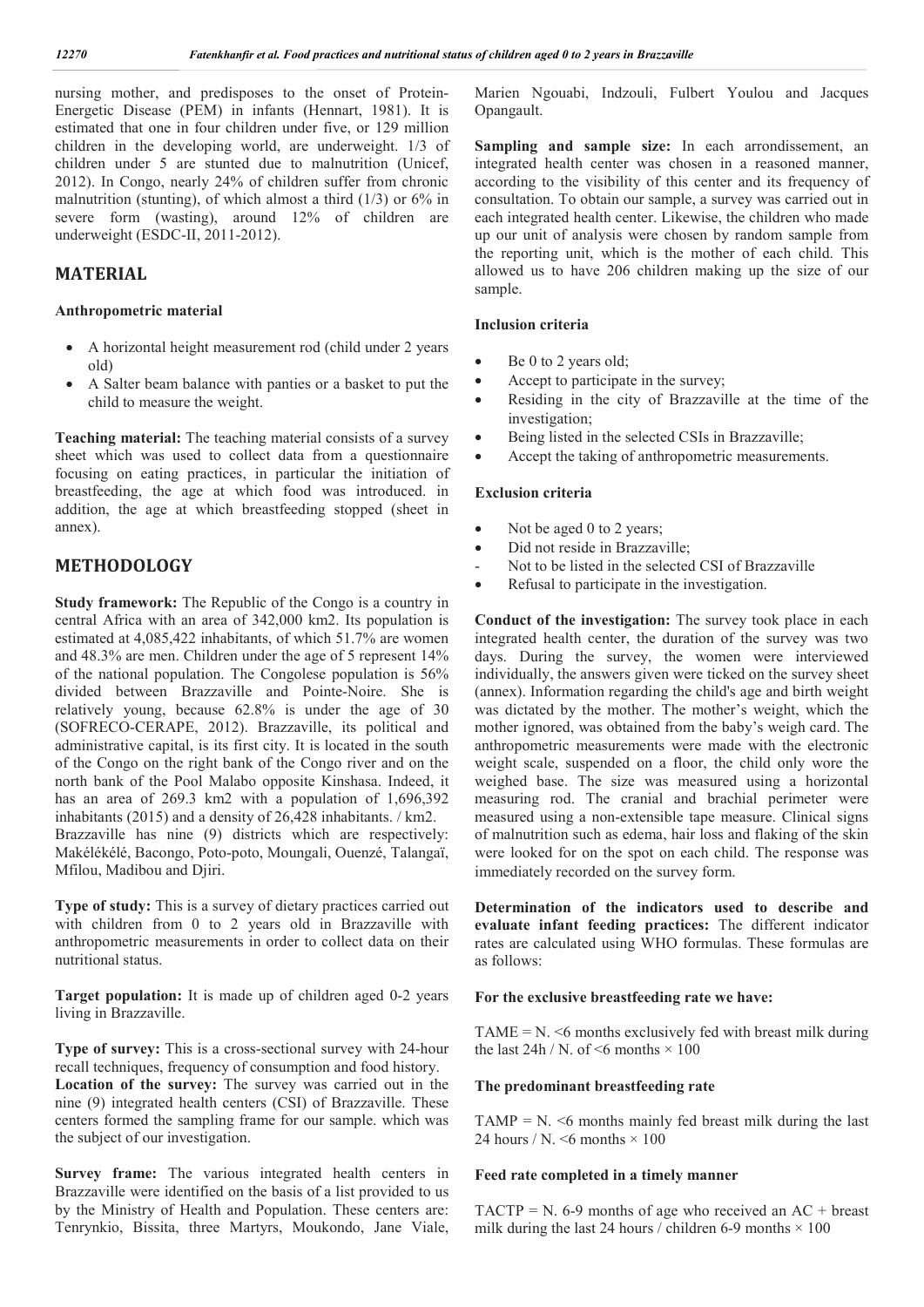# **Rate of continuing breastfeeding at 1 year**

TPAM 1 year = children aged  $12-15$  months breastfed / children aged 12-15 months  $\times$  100

#### **Bottle feeding rate**

TAB = N.  $\leq 6$  months bottle-fed during the last 24 hours / children  $\leq 6$  months  $\times 100$ 

**Retained to characterize the nutritional state of the child:**  The anthropometric indices calculated are expressed as standard deviation (SD) or Z-score according to the international reference values NCHS / CDC (1977) and the WHO standard (2006).

#### **It is:**

- Weight for height, this index characterizes a state of thinness considered as acute malnutrition.
- When the Z-score  $\leq$  to 3 E.T., acute malnutrition is severe.
- When the Z-score is  $>$  3 E.T and  $\leq$  to -2 E.T acute malnutrition is moderate.
- The prevalence of thinness (wasting) is defined as the percentage of children with a Z-score <<-2 AND.
- Height for age, characterizes stunting considered chronic malnutrition.
- When the Z-score  $\leq$  to 3 E.T, chronic malnutrition is severe
- When the Z-score is > 3 E.T and <to -2 E.T chronic malnutrition is moderate
- The prevalence of length delay is defined as the percentage of children whose Z-score is <-2
- Weight for age, reflects underweight. The prevalence of underweight is defined as the percentage of children whose Z-score is <-2 -2 SD.

#### **Processing and statistical analysis of survey data**

The processing of the data collected as well as the entry and production of the raw tables were carried out using Word, Excel, EPI-INFO.6.04d fr-2001 and ENA software. The quantitative variables were expressed in the form of figures and percentages. The significance of the differences perceived between two percentages was verified by standard tests of differential statistics. The comparison of more than two percentages is carried out using the Student test. For this, the comparison value  $\chi$ 2 is given by the tables of  $\chi$ 2 degree of freedom, with a significance threshold of 5%.

# **RESULTS**

#### **Characteristic of the sample**

**Distribution of children by sex:** The results on the distribution of children by sex are shown in Figure 1. The analysis in Figure 1 shows that female children are the most numerous with a percentage of 51.5; The male sex represents 48.5%. The difference is significant with P<0.005.

**Age of children (months):** The results on the age of the children surveyed are shown in Table 1.



**Figure 1: Distribution of children by sex male Female**

| Table 1: Distribution of children surveyed |  |
|--------------------------------------------|--|
| according to age intervals                 |  |

| Age<br>(months) | Effective                                           | Percentage<br>$(\%)$ | 95%<br>Confidence | Values of the<br>Statistical test |  |  |
|-----------------|-----------------------------------------------------|----------------------|-------------------|-----------------------------------|--|--|
|                 |                                                     |                      | Interval          |                                   |  |  |
| $0 - 2$         | 22                                                  | 10.7                 | $6.8 - 15.7$      |                                   |  |  |
| $3 - 5$         | 90                                                  | 43.7                 | 36.8-50.8         |                                   |  |  |
| $6 - 8$         | 43                                                  | 20.9                 | 15.5-27.1         |                                   |  |  |
| $9 - 11$        | 33                                                  | 16.0                 | $11.3 - 21.8$     | $\chi^2 = 30.229$                 |  |  |
| $12 - 14$       | 10                                                  | 4.9                  | $2.4 - 8.7$       | $dd = 205$                        |  |  |
| $15 - 17$       | 5                                                   | 2.4                  | $0.8 - 5.6$       | p<0.001                           |  |  |
| 18-20           |                                                     | 0.5                  | $0.0 - 2.7$       |                                   |  |  |
| $21 - 23$       | $\mathfrak{D}$                                      | 1.0                  | $0.1 - 3.5$       |                                   |  |  |
| Total           | 206                                                 | 100.0                |                   |                                   |  |  |
|                 | Average $\pm$ Standard deviation : 6 $\pm$ 3,7 mois |                      |                   |                                   |  |  |

It appears from Table 1 that the most represented age group is that of children aged 3 to 5 months with a percentage of 43.7, followed by that of 6 to 8 months with a percentage of 20.9. Children aged 9 to 11 months are represented at 16.0%. The least represented age group is that of 18 to 20 months with 1.0%. The average age of the children surveyed is  $6 \pm 3.7$ months. The difference is very significant because the probability p<0.001.

**Weight of children at birth:** The different information obtained on the birth weights of children is presented in Figure 2. Figure 2 shows that, 70.9% of children were born with a weight between 2.5 and 3.5 kg. 18.93% have a birth weight greater than 3.5 kg and 10.20% have a birth weight less than 2.5 kg. The average weight of children at birth is  $3.1 \pm 0.5$  kg. The difference is very significant since  $P<0.001$ .

**Weight of children:** The results concerning the weight of children at the time of the survey are presented in Table 2. Analysis of the results in Table 2 shows that 26.2% of children weigh between 5.1 and 6 kg; 24.3% weigh between 6.1 and 7kg and 20.9% are in the range of 7.1-8kg. The other classes are poorly represented. The average weight of the children is 7  $\pm$  1.9 Kg. The difference is very significant, since p <0.001.



**Figure 2. Distribution of children by birth weight**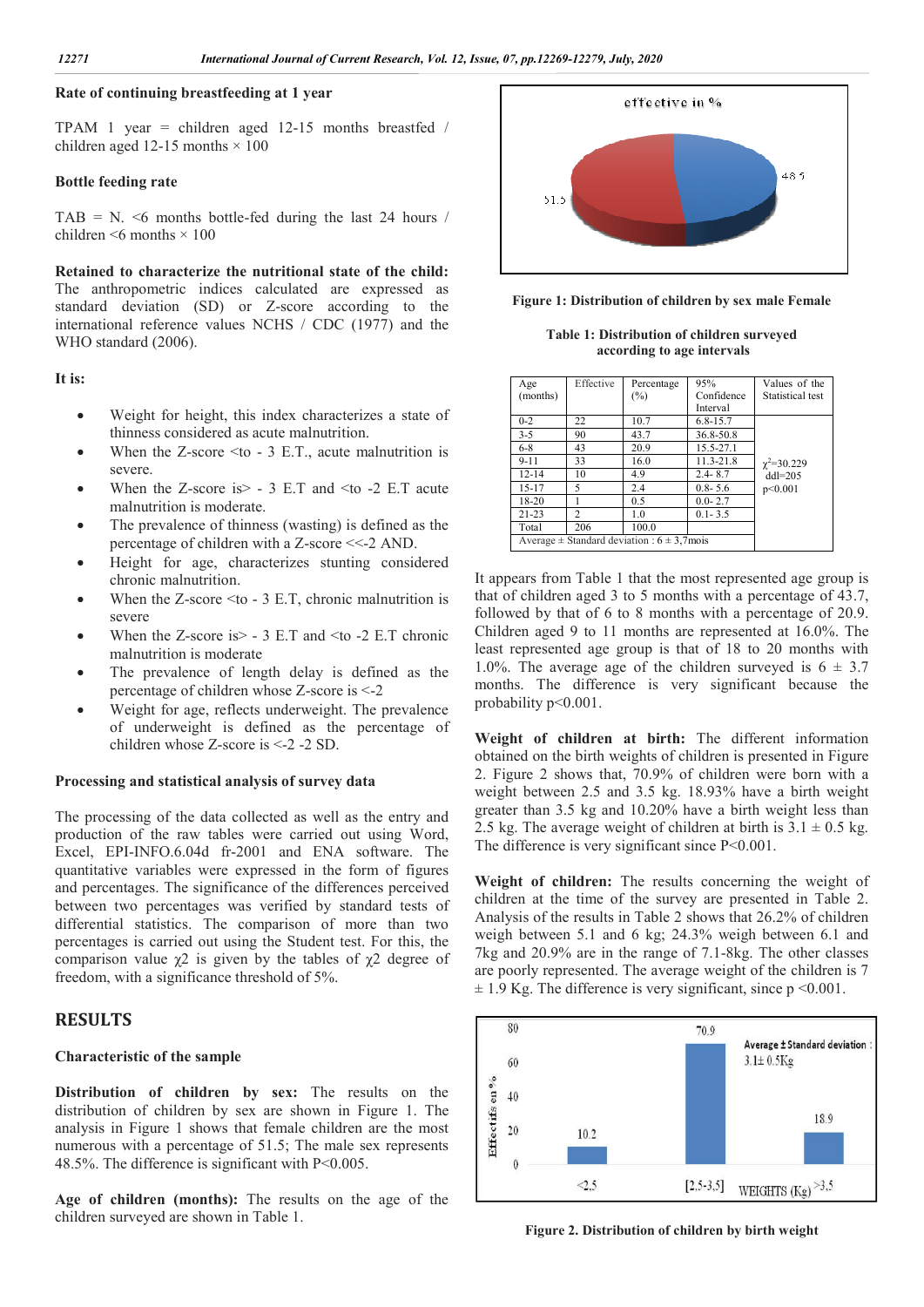**Table 2. Distribution of children by weight**

| Poids $(kg)$ | Effective                                        | Percentage<br>$(\%)$ | 95% confidence<br>Interval | Values of the<br>Statistical test |  |  |  |  |
|--------------|--------------------------------------------------|----------------------|----------------------------|-----------------------------------|--|--|--|--|
| $3.1 - 4$    | 4                                                | 1.9                  | $0.5 - 4.9$                | $\gamma^2 = 42.004$               |  |  |  |  |
| $4.1 - 5$    | 12                                               | 5.8                  | $3.0 - 10.0$               | p<0.001                           |  |  |  |  |
| $5.1 - 6$    | 54                                               | 26.2                 | 20.3-32.8                  | $dd1=205$                         |  |  |  |  |
| $6.1 - 7$    | 50                                               | 24.3                 | 18.6-30.7                  |                                   |  |  |  |  |
| $7.1 - 8$    | 43                                               | 20.9                 | 15.5-27.1                  |                                   |  |  |  |  |
| $8.1 - 9$    | 12                                               | 5.8                  | $3.0 - 10.0$               |                                   |  |  |  |  |
| $9.1 - 10$   | 15                                               | 7.3                  | $4.1 - 11.7$               |                                   |  |  |  |  |
| $10.1 - 11$  | 7                                                | 3.4                  | $1.4 - 6.9$                |                                   |  |  |  |  |
| $11.1 - 12$  | 5                                                | 2.4                  | $0.8 - 5.6$                |                                   |  |  |  |  |
| $12.1 - 13$  | $\overline{c}$                                   | 1.0                  | $0.1 - 3.5$                |                                   |  |  |  |  |
| $13.1 - 14$  | $\overline{c}$                                   | 1.0                  | $0.1 - 3.5$                |                                   |  |  |  |  |
| Total        | 206                                              | 100,0                |                            |                                   |  |  |  |  |
|              | Average $\pm$ Standard deviation: $7 \pm 1.9$ Kg |                      |                            |                                   |  |  |  |  |



**Figure 3. Distribution of children according to colostrum intake**

**Colostrum:** Figure 3 presents the results on whether or not to take colostrum. Figure 3 shows that 75.7% of children took colostrum compared to 24.3% who did not. The very significant difference with  $p \le 0.001$ .

**Breast milk:** Table 3 presents the results on the breastfeeding practices carried out towards the children under 2 years surveyed. Table 3 shows that the majority of the children surveyed took breast milk. Indeed, 95.1% were breastfed, compared to 4.9% who did not take breast milk. The difference is very significant because p <0.001. Regarding initiation to breasts after birth, the results show that 46.4% of children were breastfed before 24 hours after birth; as against 44.4% of children were breastfed after 24 hours after birth. While, 9.2% of children took breast milk right after giving birth. The difference is very significant because p <0.001. The results for the daily frequency of milk intake show that 80.1% breastfeed more than four times a day, followed by 15.3% who breastfeed three times a day. The other frequencies are poorly represented. The difference is very significant with p <0.001. Regarding the schedule for breastmilk intake, the results show that, 70.4% of children take breastmilk at their request (when they cry), 8.2% of children take breastmilk according to the schedule dictated by the mother and 21.4% of the children are breastfed on demand and also, according to the schedule dictated by mom. The difference is very significant, since p <0.001. Speaking of the age at which breastfeeding stopped, it appears that 92.3% are still breastfeeding during the investigation period. But the survey found that 3.1% of children stopped breastfeeding at ages 0-6 months and 7-12 months, respectively.

Those who stop breastfeeding in the 13-18 month age group are poorly represented with a percentage of 1.5. The difference is very significant, since  $p \le 0.001$ .

#### **Hydrant**

#### **Food diversification and the frequency of their consumption**

**Complementary food:** Table 4 presents information on the age at which water intake began, the daily frequency and the type of water consumed by children. The analysis of the results in Table 4 shows the following facts. Regarding water intake, 61.2% of children take water against 38.8% who do not consume it. The difference is very significant because p <0.001. Regarding the age at which water was first taken, the results show that the majority of children started to take water before the age set by the WHO (6 months). Indeed, children who took water in the age group between 3-5 months are the most represented with a percentage of 37.3. Also, there are children who started taking water from the age of 0 to 2 months, or 26.2%. Children who started drinking from 6 months of age represent 34.1%. Those who started to drink after 6 months represent 2.4%. The difference is very significant because  $p \le 0.001$ .

Regarding the daily frequency of water intake, more children who consumed water more than 4 times a day, with a percentage of 35.7. Those of 2 and 3 taken per day represent 25.4% and 24.6% respectively. Children with a frequency of one water intake per day represent 14.3%. The difference is very significant with p <0.001. Regarding the type of water consumed by children, the study showed that mineral water (Crystal and Mayo) was mainly consumed, ie 96.0%. While, other types of water namely, tap water (1.6%), spring water (1.6%) and well water (0.8%) have been poorly consumed. Well water and boiled / cooled water were not consumed by the children interviewed. The difference is very significant, since  $p \le 0.001$ .

**Porridge consumption:** The results on the consumption of porridge are given in Table 5. Regarding taking porridge, the results show that 57.3% of children consume porridge, 42.7% who do not. The difference is very significant, since  $p \le 0.001$ . Regarding the age at which porridge started, the children who started porridge between 3-5 months were the most numerous (60.2%), followed by those who started porridge at the age of 6 months (33.9%) and those who took the porridge at the age of more than 6 months (3.4%). Children who started consuming porridge between 0-2 months of age are the least numerous  $(2.5\%)$ . The difference is very significant, with p <0.001. For the daily frequency of consumption of porridge, the results show that 55.1% of children consumed porridge twice a day, 36.4% consumed it once a day. Children who consumed porridge three times a day and more than four times a day represent 5.9% and 2.5% respectively. The difference is very significant, since  $p \leq 0.001$ . Regarding stopping porridge, children aged 7-9 months represent 7.6%, those who are less than 6 months represent 2.5%. Those who quit after 6 months represent 1.7%. Those who stopped taking porridge at an age greater than 12 months are not represented (00.0%). On the other hand 87.3% have not yet stopped taking porridge. The difference is very significant with p<0.001. Regarding the different types of porridge, there is a consumption of two types of porridge.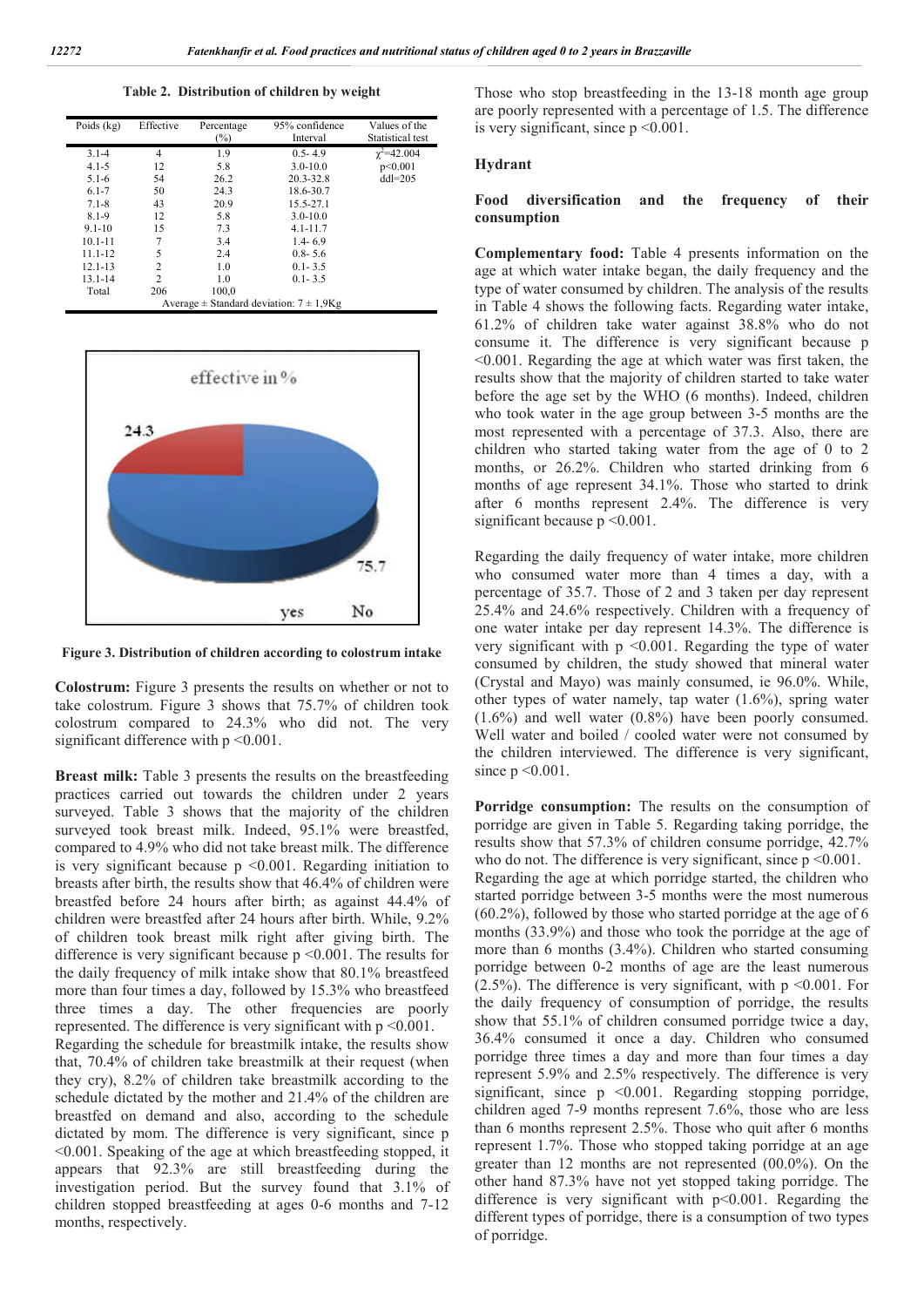| Parameters                                         | Variables/characteristics                                          | Effective          | Percentage $(\% )$         | Confidence<br>95%<br>Interval                            | of<br>Values<br>the<br>statistical Test   |
|----------------------------------------------------|--------------------------------------------------------------------|--------------------|----------------------------|----------------------------------------------------------|-------------------------------------------|
| Breast milk                                        | yes<br>no                                                          | 196<br>10          | 95.1<br>4.9                | 91.3-97.6<br>$2.4 - 8.7$                                 | $\chi^2$ =41.502<br>p<0.001<br>$dd1=205$  |
| Initiation to breasts<br>after birth               | Less than 1h<br>Less than 24h<br>Greater than 24h                  | 18<br>91<br>87     | 9.2<br>46.4<br>44.4        | $5.5 - 14.1$<br>39.3-53.7<br>$37.3 - 51.6$               | $\chi^2 = 51.183$<br>p<0.001<br>$dd1=195$ |
| Daily frequency                                    | $1$ time $/i$<br>2time/i<br>$3$ time/ $i$<br>4 ou plus de 4 time/j | 8<br>30<br>157     | 0.5<br>4.1<br>15.3<br>80.1 | $0.0 - 2.8$<br>$1.8 - 7.9$<br>$10.6 - 21.1$<br>73.8-85.5 | $\chi^2$ = 95.647<br>p<0.001<br>$dd1=195$ |
| Breast milk intake<br>schedule                     | Child request<br>According to schedule Both                        | 138<br>16<br>42    | 70.4<br>8.2<br>21.4        | 63.5-76.7<br>$4.7 - 12.9$<br>15.9-27.8                   | $\chi^2$ = 25.603<br>p<0.001<br>$dd1=195$ |
| when<br>Age<br>breastfeeding<br>stopped<br>(month) | During breastfeeding<br>$0 - 6$<br>$7 - 12$<br>$13 - 18$           | 181<br>6<br>O<br>3 | 92.3<br>3.1<br>3.1<br>1.5  | 87.7-95.7<br>$1.1 - 6.5$<br>$1.1 - 6.5$<br>$0.3 - 4.4$   | $\chi^2$ = 30.473<br>p<0.001<br>$dd1=195$ |

#### **Table 3. Distribution of children according to breastfeeding practices**

#### **Table 4: Distribution of children by water intake**

| Parameters        | Variables/charactéristics | Effectives | Percentage $(\% )$ | 95% confidence interval | Values of the statistical test |
|-------------------|---------------------------|------------|--------------------|-------------------------|--------------------------------|
|                   | yes                       | 126        | 61.2               | 54.1-67.9               | $\chi^2$ =40.786               |
| Hydrant           | no                        | 80         | 38.8               | 32.1-45.9               | p<0.001                        |
|                   |                           |            |                    |                         | $dd = 205$                     |
| start of          | $0 - 2$                   | 33         | 26.2               | 18.8-34.8               |                                |
| Age of<br>intake  | $3 - 5$                   | 47         | 37.3               | 28.9-46.4               | $\chi^2 = 28.790$              |
| water<br>(months) | From 6                    | 43         | 34.1               | 25.9-43.1               | p<0.001                        |
|                   | After 6                   | 3          | 2.4                | $0.5 - 6.8$             | $dd = 125$                     |
|                   |                           |            |                    |                         |                                |
|                   | $1$ time $/i$             | 18         | 14.3               | $8.7 - 21.6$            | $\chi^2$ =29.384               |
| Daily frequency   | $2$ time/j                | 32         | 25.4               | 18.1-33.9               | p<0.001                        |
|                   | $3$ time/j                | 31         | 24.6               | 17.4-33.1               | $dd = 125$                     |
|                   | 4 ou plus de 4 time/j     | 45         | 35,7               | 27.4-44.7               |                                |
|                   | Tap water                 | 2          | 1,6                | $0.2 - 5.6$             | $\chi^2$ =87.317               |
| Nature of water   | Spring water              |            | 1,6                | $0.2 - 5.6$             | p<0.001                        |
|                   | Well water                |            | 0.8                | $0.0 - 4.3$             | $dd = 125$                     |
|                   | Mineral water             | 121        | 96,0               | 91.0-98.7               |                                |

**Table 5: Distribution of children according to porridge consumption**

| Parameters                       | Variables/ characteristics | Effective               | Percentage $(\% )$ | 95% Confidence Interval | Values of the statistical test |
|----------------------------------|----------------------------|-------------------------|--------------------|-------------------------|--------------------------------|
| Porridge                         | yes                        | 118                     | 57.3               | 50.2-64.1               | $\gamma^2 = 41.309$            |
|                                  | no                         | 88                      | 42.7               | 35.9-49.8               | $p<0.001$ ddl = 205            |
| of<br>$\sigma$ f<br>start<br>Age | $0 - 2$                    | 3                       | 2.5                | $0.5 - 7.3$             |                                |
| porridge (months)                | $3 - 5$                    | 71                      | 60.2               | 50.7-69.1               | $\gamma^2 = 43.258$            |
|                                  | From 6                     | 40                      | 33.9               | 25.4-43.2               | p<0.001 ddl=117                |
|                                  | after 6                    | $\overline{4}$          | 3.4                | $0.9 - 8.5$             |                                |
| Daily frequency                  | $1$ time/ $i$              | 43                      | 36.4               | 27.8-45.8               | $\chi^2 = 27.818$              |
| porridge                         | 2time/i                    | 65                      | 55.1               | 47.7-64.3               | p<0.001 ddl=117                |
|                                  | $3$ time/ $i$              | 7                       | 5.9                | $2.4 - 11.8$            |                                |
|                                  | More than 4time/j          | 3                       | 2.5                | $0.5 - 7.3$             |                                |
|                                  | Less of $6$                | $\overline{3}$          | 2.5                | $0.5 - 7.3$             | $\chi^2 = 50.235$              |
| of<br>stopping<br>Age            | from $6$                   | $\overline{2}$          | 1.7                | $0.2 - 6.0$             | p<0.001 ddl=117                |
| porridge (months)                | $7-9$                      | 9                       | 7.6                | $3.5 - 14.0$            |                                |
|                                  | $10 - 12$                  |                         | 0.8                | $0.0 - 4.6$             |                                |
|                                  | Greater than 12            | $\Omega$                | 00.0               | $00 - 00$               |                                |
|                                  | Not yet                    | 103                     | 87.3               | 79,2-92.7               |                                |
|                                  | Traditional                | 62                      | 52.5               | 43.1-61.8               | $\gamma^2$ = 21.645            |
| Type of porridge                 | Imported                   | 18                      | 15.3               | $9.3 - 23.0$            | p<0.001 ddl=117                |
|                                  | Both                       | 38                      | 32.2               | 23.9-41.4               |                                |
|                                  | <b>But</b>                 | 62                      | 52.5               | 43.1-61.8               |                                |
|                                  | Phosphatin                 | 4                       | 3.4                | $0.9 - 8.5$             |                                |
| Nature of                        | Cerelac                    | 3                       | 2.5                | $0.5 - 7.3$             | $\gamma^2 = 14.431$            |
| porridge                         | Bledine                    | 6                       | 5.1                | $1.9 - 10.7$            | p<0.001 ddl=117                |
|                                  | Other                      | 1                       | 0.8                | $0.0 - 4.6$             |                                |
|                                  | Mixed                      | 42                      | 35.6               | 27.0-44.9               |                                |
| Adding food to the               | yes                        | 71                      | 60.2               | 50.7-69.1               | $\gamma^2 = 30.896$            |
| porridge                         | no                         | 47                      | 39.8               | 30.9-49.3               | p<0.001 ddl=117                |
|                                  | Powdered milk              | 24                      | 33.8               | 23.0-46.0               |                                |
|                                  | Concentrated               | $\overline{\mathbf{c}}$ | 2.8                | $0.3 - 9.8$             |                                |
|                                  | milk                       | 8                       | 11.3               | $5.0 - 21.0$            | $\gamma^2$ =14.028             |
| Type foods                       | Cheese                     | $\overline{4}$          | 5.6                | $1.6 - 13.8$            | p<0.001 ddl=70                 |
|                                  | Other                      | 33                      | 46.5               | 34.5-58.7               |                                |
|                                  | Mixed                      |                         |                    |                         |                                |

Observation of the results in Table 5 reveals the following facts.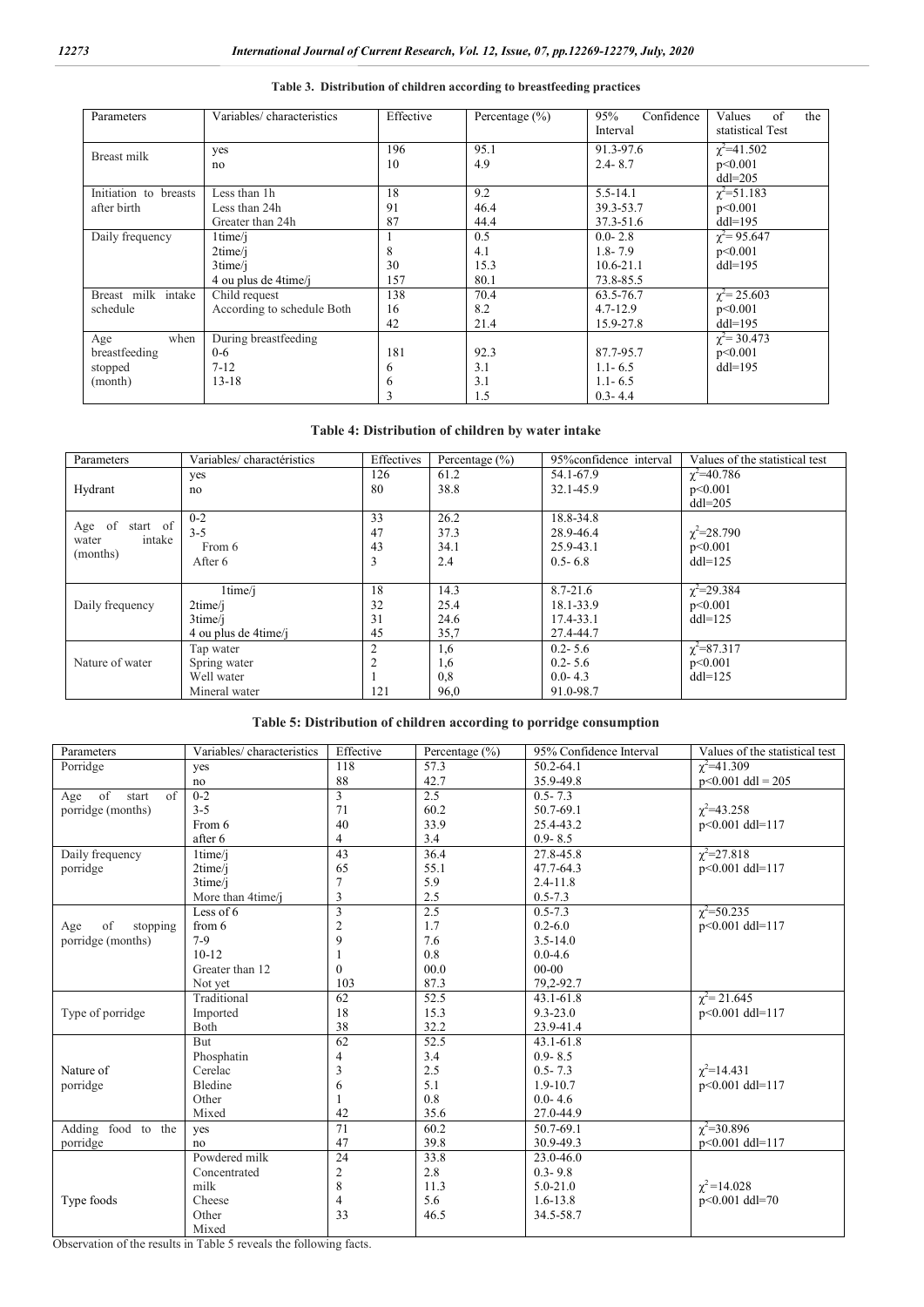| Parameters               | Variables/<br>charactéristics | Effective | Percentage $(\% )$ | 95% Confidence interval | of<br>Values<br>the<br>statistical test |
|--------------------------|-------------------------------|-----------|--------------------|-------------------------|-----------------------------------------|
|                          |                               |           |                    |                         |                                         |
| Special dish grip        | yes                           | 45        | 21.8               | 16.4-28.1               | $\chi^2$ =58.853                        |
|                          | no                            | 161       | 78.2               | 71.4-85.9               | $P \le 0.001$                           |
|                          |                               |           |                    |                         | $dd1 = 205$                             |
| Taking the special dish  | 1time/j                       | 37        | 82.2               | 67.9-92.0               | $\chi^2$ =20.434                        |
| ' day                    | 2time/i                       | 08        | 17.8               | $8.0 - 32.1$            | P < 0.001                               |
|                          |                               |           |                    |                         | $dd = 44$                               |
|                          | Before 6mois                  |           | 8.9                | $2.5 - 21.2$            | $\chi^2 = 23.800$                       |
| Age of start of special  | $6-8$ mois                    | 30        | 66.7               | 51.0-80.0               | P < 0.001                               |
| dish                     | $9-12$ mois                   | 10        | 22.2               | 11.2-37.1               | $dd = 44$                               |
|                          | Greater than 12               |           | 2.2                | $0.1 - 11.8$            |                                         |
| special<br>when<br>Age   | Not yet                       | 40        | 88.9               | 75.9-96.3               | $\chi^2 = 9.155$                        |
| stopped<br>meals<br>were | $9-12$                        |           | 6.7                | $1.4 - 18.3$            | P < 0.001                               |
| (months)                 | Greater than 12               |           | 4.4                | $0.1 - 11.8$            | $dd = 44$                               |

#### **Table 6. Distribution of children according to the intake of the special dish**

# **Table 7. Distribution of children according to the consumption of the family dish**

| Parameters                      | Variables/caractéristics                                       | Effective                  | Percentage $(\% )$                | 95% confidence Interval                                                | Values<br>of<br>the<br>statistical Test   |
|---------------------------------|----------------------------------------------------------------|----------------------------|-----------------------------------|------------------------------------------------------------------------|-------------------------------------------|
| Family dish                     | yes<br>no                                                      | 32<br>174                  | 15.5<br>84.5                      | $10.9 - 21.2$<br>78.8-89.1                                             | $\chi^2$ =72.914<br>P<0.001<br>$dd = 205$ |
| Start of family dish<br>(month) | $3 - 5$<br>$6 - 8$<br>$9 - 11$<br>$12 - 14$<br>Greater than 15 | 02<br>13<br>14<br>02<br>01 | 6.3<br>40.6<br>43.8<br>6.3<br>3.1 | $0.8 - 20.8$<br>23.7-59.4<br>26.4-62.3<br>$0.8 - 20.8$<br>$0.1 - 16.2$ | $\chi^2$ =24.288<br>P<0.001<br>$dd = 31$  |
| Family dish / day               | 1time/j<br>2time/i                                             | 23<br>9                    | 71.9<br>28.1                      | 53.3-86.3<br>13.7-46.7                                                 | $\chi^2$ =15.866<br>P<0.001<br>$dd = 31$  |

#### **Table 8. Distribution of children by type of family dish consumed**

| Parameters       | Variables/ caractéristics | Effective | Percentage $(\% )$ | 95% confidence Interval | Values of the statistical test |
|------------------|---------------------------|-----------|--------------------|-------------------------|--------------------------------|
| Family dish type | Fish                      |           | 9.4                | $2.0 - 25.0$            | $\gamma^2 = 21.131$            |
|                  | Alternate mixing          | 29        | 90.6               | 75.0-98.0               | P < 0.001                      |
|                  |                           |           |                    |                         | $dd = 31$                      |
| Container dish   | Refined oil               |           | 12.5               | $3.5 - 29.0$            | $\chi^2 = 23.149$              |
|                  | Alternate mixing          | 28        | 87.5               | 71.0-96.5               | P<0.001                        |
|                  |                           |           |                    |                         | $dd = 31$                      |

#### **Table 9. Indicators describing infant feeding practices**

| Parameters                                             | Percentage $(\% )$ |
|--------------------------------------------------------|--------------------|
| Exclusive breastfeeding rate (0-6 months)              | 22.96              |
| Predominant breastfeeding rate (0-6 months)            | 94.81              |
| Feeding rate completed in a timely manner (6-9 months) | 86.15              |
| 1 year breastfeeding continuation rate                 | 58.33              |
| Bottle feeding rate $(6 \text{ months})$               | 40.74              |

#### **Table 10: Prevalence of acute malnutrition by weight-for-height index in z-scores, by age group**

|                         |                   |     | Moderate wasting<br>Severe wasting<br>$(>= -3$ et $<-2$ z-score)<br>$(\leq -3)$ z-score) |     | Normal<br>$(>= -2$ z score) |            |              |
|-------------------------|-------------------|-----|------------------------------------------------------------------------------------------|-----|-----------------------------|------------|--------------|
| Age (months)<br>$0 - 5$ | Total no.<br>l 14 | No. | $\frac{0}{0}$                                                                            | No. | $\%$                        | No.<br>109 | $\%$         |
| $6 - 11$                |                   |     | l.8                                                                                      |     | 2,6<br>10,7                 | 66         | 95,6<br>88,0 |
| $12 - 23$               |                   |     | 5.9                                                                                      |     | 0,0                         | 16         | 94,1         |
| Total                   | 206               |     |                                                                                          |     |                             | 191        | 92.7         |

#### **Table 11. Prevalence of underweight according to the weight-for-age index in z-scores, by age group**

|              |           | Severe underweight $(< -3 z$<br>score) |      | Moderate underweight<br>$(>= -3$ et $<-2$ z-score) |               | Normal<br>$(>= -2$ z-score) |               |
|--------------|-----------|----------------------------------------|------|----------------------------------------------------|---------------|-----------------------------|---------------|
| Age (months) | Total no. | No.                                    | $\%$ | No.                                                | $\frac{0}{0}$ | No.                         | $\frac{0}{0}$ |
| $0 - 5$      | 114       |                                        | 2,0  |                                                    | 3.2           | 107                         | 93,9          |
| $6 - 11$     |           |                                        |      |                                                    | 9.3           | 67                          | 89,3          |
| $12 - 23$    |           |                                        | 0.0  |                                                    | l I.8         |                             | 88,2          |
| Total        | 206       |                                        |      |                                                    |               | 189                         | 91.7          |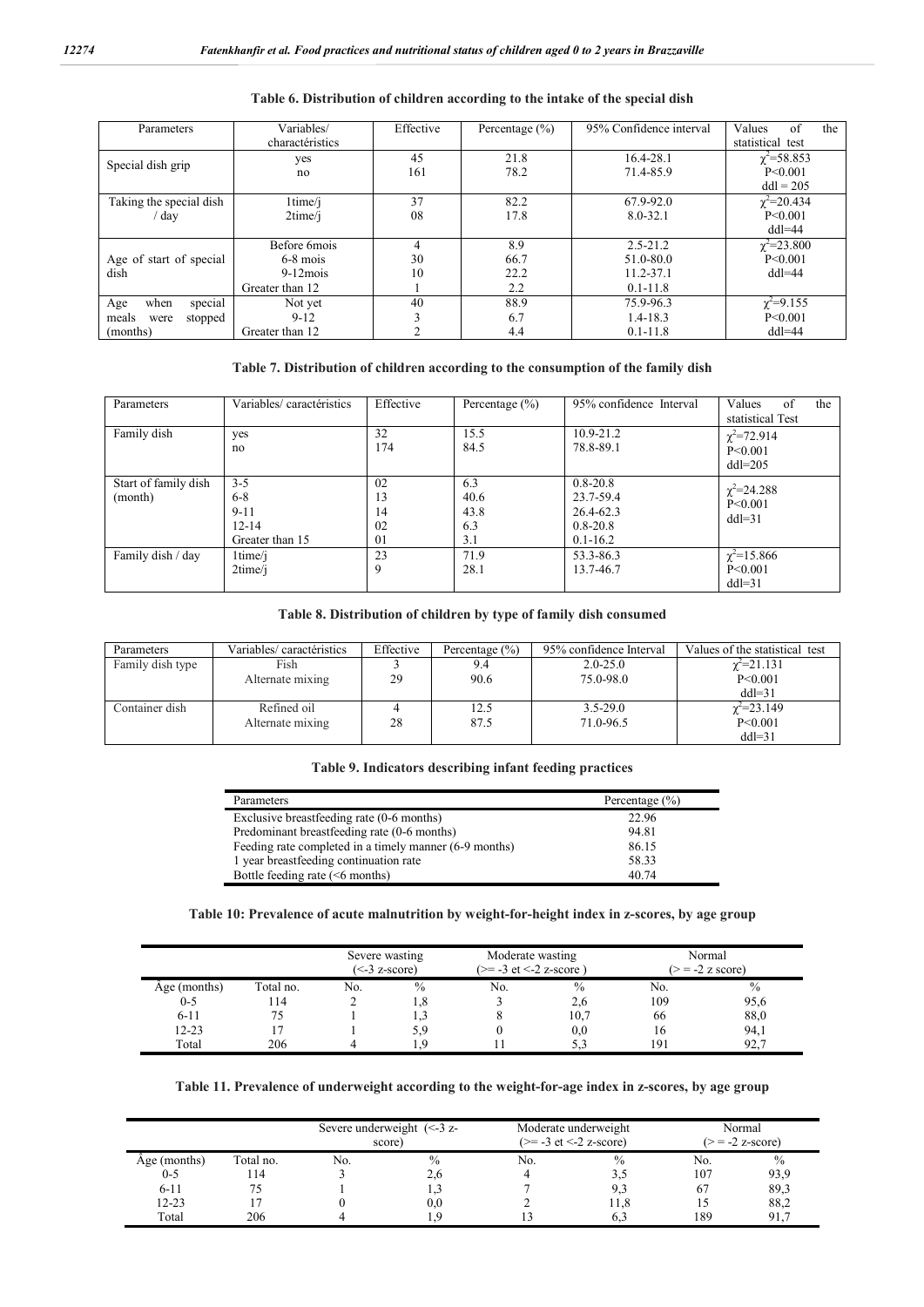Traditional porridge, consumed by 52.5% of children surveyed; imported porridge consumed by 15.3% of children surveyed. 32.2% consume both types of porridge. The difference is very significant, with  $p \le 0.001$ . As for the nature of the porridge, corn porridge is the most consumed with 52.5%. 3.4% of the phosphatine, cerelac and bledin slurries are consumed; 2.5% and 5.1% of children surveyed. Children who consume an alternating mixture of porridge represent 35.6%. Other porridge including soy porridge, rice is consumed by 0.8% of children surveyed. The difference is very significant, with p <0.001. Among children who consume porridge,  $60.2\%$ consume porridge with the addition of other foods to the porridge, compared to 39.8% of children who do not add other foods. The difference is very significant, with  $p \leq 0.001$ . Speaking of adding the food to the porridge, the results show that, 46.5% of children consume the porridge with the addition of a mixture of other foods. Milk powder alone represents 33.8%. 11.3% add the cheese and 2.8% the condensed milk. The other foods cited by mothers represent 5.6%. These are honey, egg, tomato, peanut paste, spinach, and oil. The

difference is very significant, since p <0.001.

**Special dish consumption:** Table 6 presents the results on the consumption of special dishes by the child. Table 6 shows that 21.8% of the children surveyed take a special dish and 78.2% do not. The difference is very significant, with  $P \le 0.001$ . As for the daily frequency of taking the special dish, it appears that  $82.2\%$  of children take the dish only once / day, while 17.8% take it twice / day. The difference is very significant, with  $P \leq 0.001$ . Regarding the age of introduction of special dishes, the results show that, 8.9% and 66.7% of children had an early introduction of the special dish respectively before the age of 6 months and the age included 6- 8 months. 22.2% started with this dish in the age group between 9-12 months. Those who started taking the special dish at an age above 12 months are poorly represented (2.2%). The difference is very significant, since  $P \leq 0.001$ . Regarding the discontinuation of the special dish, 88.9% of children still continue to take their special dish. While, 6.7% stopped at the age of 9 to 12 months. But there were also those who stopped with the special dish when they were over 12 months old. The difference is very significant, since P < 0.001.

**Taking the family dish:** Table 7 presents the results on children who consume family meals, the age at which they started consuming them and the daily frequency of eating these meals. The results in Table 7 show that, 15.5% of children already eat family meals; in contrast, 84.5% have not yet taken it, with  $P \leq 0.001$ . Regarding the beginning of the consumption of family dishes, the observation is that they were introduced very early in children. The highest percentage is 43.8%, observed in children aged 9-11 months, then 40.6% in children aged 6-8 months. Children of 3-5 months are represented at 6.3%. Children with an age between 12-14 months represent 6.3% and there is also a late introduction of 0.5% of children who are over the age of 15 months. The statistical test reveals a very significant difference, since P <0.001. For daily consumption, the results show that the frequency of taking a day is higher with 71.9%, against 28.1% of taking a day (P  $< 0.001$ ).

**Types of family dish consumed by children under 2 years of age:** Table 8 presents the results on the types of family meals consumed by the children surveyed. The results in Table 8 show that, 96.6% of children make an alternating mixture of the dishes they eat among which there are: meat, vegetables, legumes, gnetum. 9.4% of children eat nothing but fish. Respondents who took an alternating mixture of palm oil, peanut oil, peanut paste and squash paste had a very high percentage of 87.5 versus those who took oil only refined (12.5%). Overall the difference is very significant,  $P \le 0.001$ .

**Indicators used to describe and assess infant feeding practices:** To determine these indicators, a breakdown of children by age was established. Table 9 presents the results on the indicators describing infant feeding practices. Table 9 shows that in Brazzaville the rate of exclusive breastfeeding is low, with a percentage of 22.96. The prevailing breastfeeding rate is high, with a percentage of 94.81. The rate of feeding completed in a timely manner is 86.15%. The one-year (1 year) continuing breastfeeding rate is 58.33%. The bottle feeding rate is 40.74%.

**Nutritional status of children:** The accuracy of the nutritional status of children takes into account the P/T, P/A and T/A benchmarks.

**Weight versus size index:** The results of the weight-for-height index are presented in Table 10. The results in Table 10 show that, severe wasting affects the different age groups with a small percentage (1.9%), moderate wasting affected only two age groups (0-5 months and 6-11 months), which corresponds to 5.3% of the population. 92.7% of children have normal nutritional status.

**Weight index relative to age:** Table 11 presents the results of the weight-for-age index. The results in Table 11 show that 1.9% of children are severe, compared to 6.3% who are moderate and 91.7% of children are in good nutritional status.

**Size versus age index:** The results of the size versus age index are presented in Table 12. For stunting, Table 12 shows that 4.4% of children suffer from severe chronic malnutrition, compared to 9.2% who suffer from moderate chronic malnutrition. While 86.4% present a normal state.

# **DISCUSSION**

With regard to the sex of the children surveyed, the whole sample shows that girls predominate compared to boys with respective percentages of 51.5 and 48.5 and a sex ratio of 0.9. These results are similar to those obtained by N'golo (2010), who found 55.1% of girls against 44.9% of boys and a sex ratio of 0.81. This predominance was also observed by Claudie (2011), who found a female predominance in Sikasso with a sex ratio of 0.9. This difference could be explained by the fact that the sperm carrying the Y chromosome (boy) would be less resistant and with an ephemeral lifespan compared to the sperm carrying the X chromosome (girl), which has a longer lifespan (Anne, 2016). One of the major causes of death and morbidity in early childhood is low birth weight. The study showed that 10.2% of children have a birth weight less than 2.5 kg. This result is of the same order as that reported in a final report carried out in Congo EDSC-II (2011) which shows that, among the children whose birth weight is known at birth, 10% were of low birth weight (less than 2.5kg). This result is also similar to that obtained by Nitou *et al* (2012) who find that in Djambala, 11.8% of children were born with a low birth weight. This low birth weight could be explained by the fact that, during pregnancy, pregnant women were malnourished or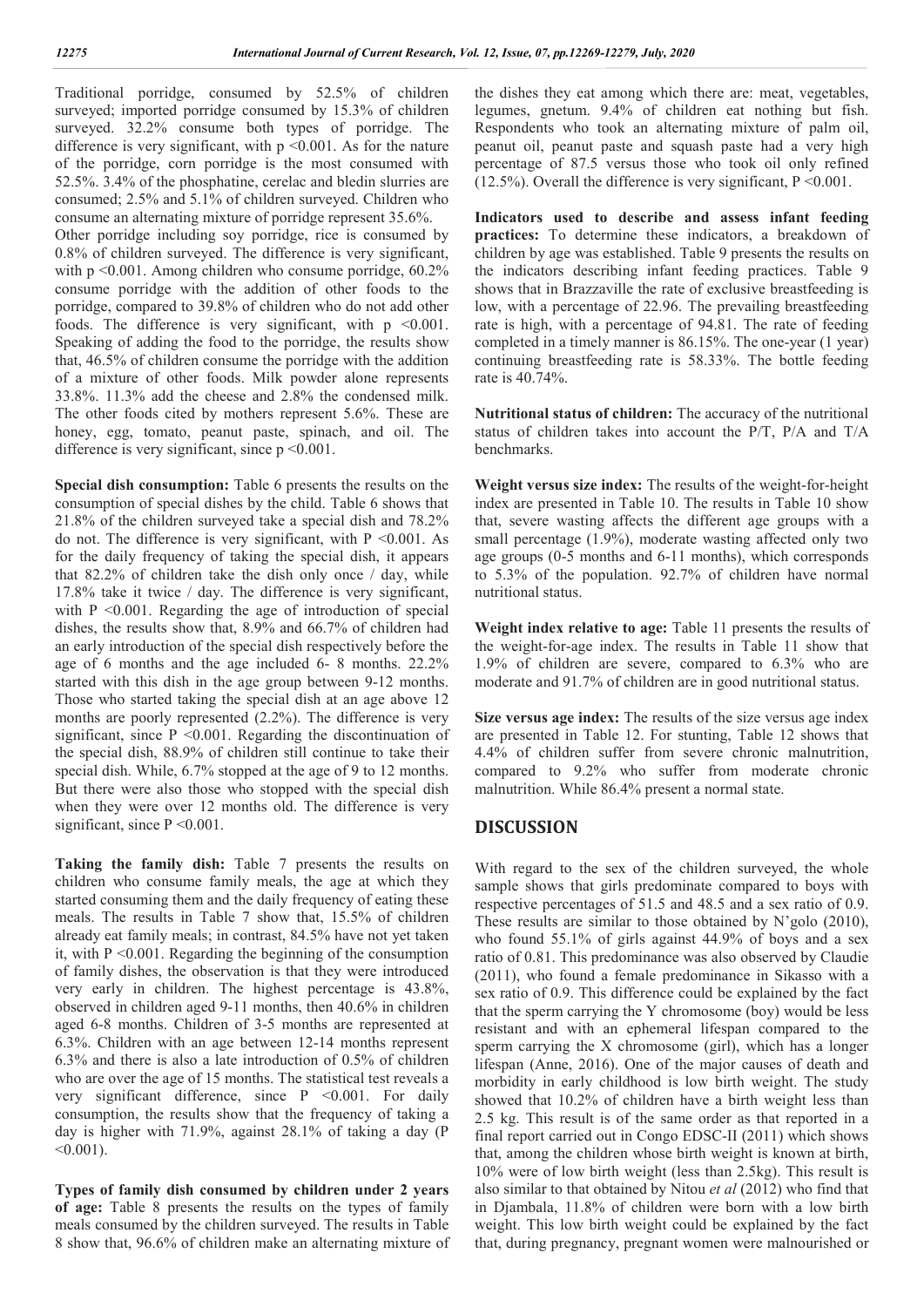that their food intake did not satisfy their physiological state. This may have influenced the baby's birth weight.

**Breastfeeding practice:** Speaking of taking colostrum, the study found that 75.7% of children took colostrum. This observed rate is of the same order as that obtained by Sawadogo *et al* (2003) in Burkina Faso, which shows a percentage of 77%. On the other hand, it is low compared to that obtained by Tchimbakala (2016) which finds 92.0%. This low intake rate of colostrum in our study, could be explained by the lack of knowledge of some mothers on the importance of this first milk. The breastfeeding rate for the study is 95.1%. These results are similar to those obtained by Tchimbakala (2016) in the Congo, which finds a breastfeeding rate of 96.6%. It is also close to that obtained by Arnaud (2004) in Côte-d´Ivoire which found 93.9%. But this rate is high compared to those obtained by Loyeke *et al* (2006) in the Equator province and by Nlend *et al* (1997) in Cameroonian urban areas with respective percentages of 73.5 and 86. By cons this rate is lower than that obtained by Gamgne (2009) in Cameroon and by Tchibindat *et al* (1994) in Congo in rural areas, which found 99% and 100% respectively. This breastfeeding rate could be explained by the fact that in Brazzaville, women adopt the mode of breastfeeding from the birth of the newborn. Regarding breast initiation after birth, the study showed breastfeeding immediately after birth (less than 1 hour) with a rate of only 9.2%. This result is low compared to that obtained by N'golo (2010) and Sawadogo *et al* (2003) who found rates of 58.3% and 20% respectively of the immediate breastfeeding of the newborn after birth.

Also, the study showed that 46.4% of children would breastfeed for the first 24 hours. This rate is lower than that obtained by Sawadogo *et al* (2003) which is 67%. On the other hand, it is high than that obtained by N'golo (2010), who found 18.9% of children breastfed on the same day of birth of the newborn. The study conducted showed that 44.4% of children would receive breast milk 24 hours after birth. This result is higher than that obtained by Sawadogo *et al* (2003), who found 13% of children who waited longer (more than 24 hours). The study showed an exclusive breastfeeding rate of 22.96%. This value could be explained by a low, see the lack of nutritional education in Integrated Health Centers. This rate is higher than that obtained by Savadogo (2007) in Mali and by Sonogo (2003), who found respectively 13.5% and 2.5% of children aged 0-6 months exclusively breastfed. This difference could be explained by the fact that mothers do not comply with WHO recommendations. On the other hand, this rate is close to that obtained in EDSC-II (2012) and that obtained by Chiabi *et al*. (2011), who found 21% and 20% respectively. These close values can be explained by the fact that our study and those carried out by the EDSCII, Chiabi *et al*, the women respect the recommendations of the WHO. The predominant breastfeeding rate is 94.81%, higher than that of Sawadogo *et al*. (2003), who found 71% of children under 6 months of age were predominantly breastfeeding. This rate shows that most of the children in Brazzaville are fed mainly breast milk.

Our study shows a timely feeding rate of 86.15%, this rate was also observed in a final report of the ESDC-II (2012) which states that a high proportion of Congolese children receive complementary foods while continuing to be 86% breastfed (6- 8 months). This rate is higher than that obtained by Tchimbakala (2016), which found 27.77%. This rate obtained in our study can be explained by the fact that the majority of children surveyed receive complementary foods in a timely manner and that the minority receive them early or late. The result on the rate of continuation of breastfeeding at 1 year of our study (58.33%) is lower than that reported by Rambeloson *et al*. (2005) and by Arnaud (2004) who find 89.9% and 97.6% respectively.

This low rate could be explained by the occupation of mothers, who can no longer find enough time to breastfeed the baby or by the baby's refusal to breastfeed. study shows that, 36.9% of children took a bottle, this rate is lower than that obtained by Lassana (2008) who found almost half of the children (53.4%) before the disease were fed breast and bottle. 89.5% of children (0-2 months) start taking the bottle. This rate is higher than that of Health (2010), which shows 56% of children who took a bottle from birth. The bottle feeding from birth could be explained by the fact that mothers are forced to practice this mode of breastfeeding because of the lack of production of breast milk in these women.

**Complementary feeding:** The results of the study indicate that a water intake from 6 months with a rate of 34.1% of children. This rate is very low from the point of view of WHO recommendations. This indicates that, the majority of children took water before the age of 6 months. The study carried out shows that 33.9% of children have taken porridge from 6 months. This result is low compared to that obtained in Burkina Faso in a national nutritional survey (2012), which found 57.4%. This rate is very low because the WHO recommends a food diversification from 6 months. This low rate can be explained by an early introduction of complementary food before this age. 60.2% of children eat improved traditional porridge, that is to say a traditional porridge to which other foods are added. This result is higher than that obtained by Tchimbakala (2016) who finds that, the improved traditional porridge was consumed at 50%. Regarding simple traditional porridge, that is to say, no addition of any other food (except sugar), the study shows a consumption of 39.8%. This rate is higher than that obtained by Tchimbakala (2016), namely, (27.1%). It is closer to that obtained by Pinaud (2004) (37%). In the study undertaken, the highest daily frequency of porridge intake is 2 times. This result differs from that obtained by Nitou *et al* (2012), who finds that three meals represent the highest number of porridge meals ingested by infants in 24 hours. This difference in frequency could be explained by the fact that, the survey carried out by Nitou *et al*, takes into account a locality which has a traditional way of life. However, it is recognized that in developing countries, porridge lacks protein, lipids, a source of micronutrients and is of low energy density (Dewey, (2003); Elenga *et al*. (2009)). Trèche S. (1995) pointed out that it would be necessary for a 6 month old boy to consume porridge 4 times a day in order to supplement the energy intake of breast milk. According to the feeding schedule for infants and young children, special dishes and family dishes should be introduced from 9 months and 12 months respectively. The results obtained in the study undertaken, show the rates of 22.2% for the age ranging from 9-12 months and 6.3% for those from 12 months. These low rates are explained by an early introduction of these different types of dishes.

#### **Nutritional status of children**

Prevalence of wasting (Weight / Height): Our study shows that acute malnutrition is 1.9% in the severe form and 5.3% in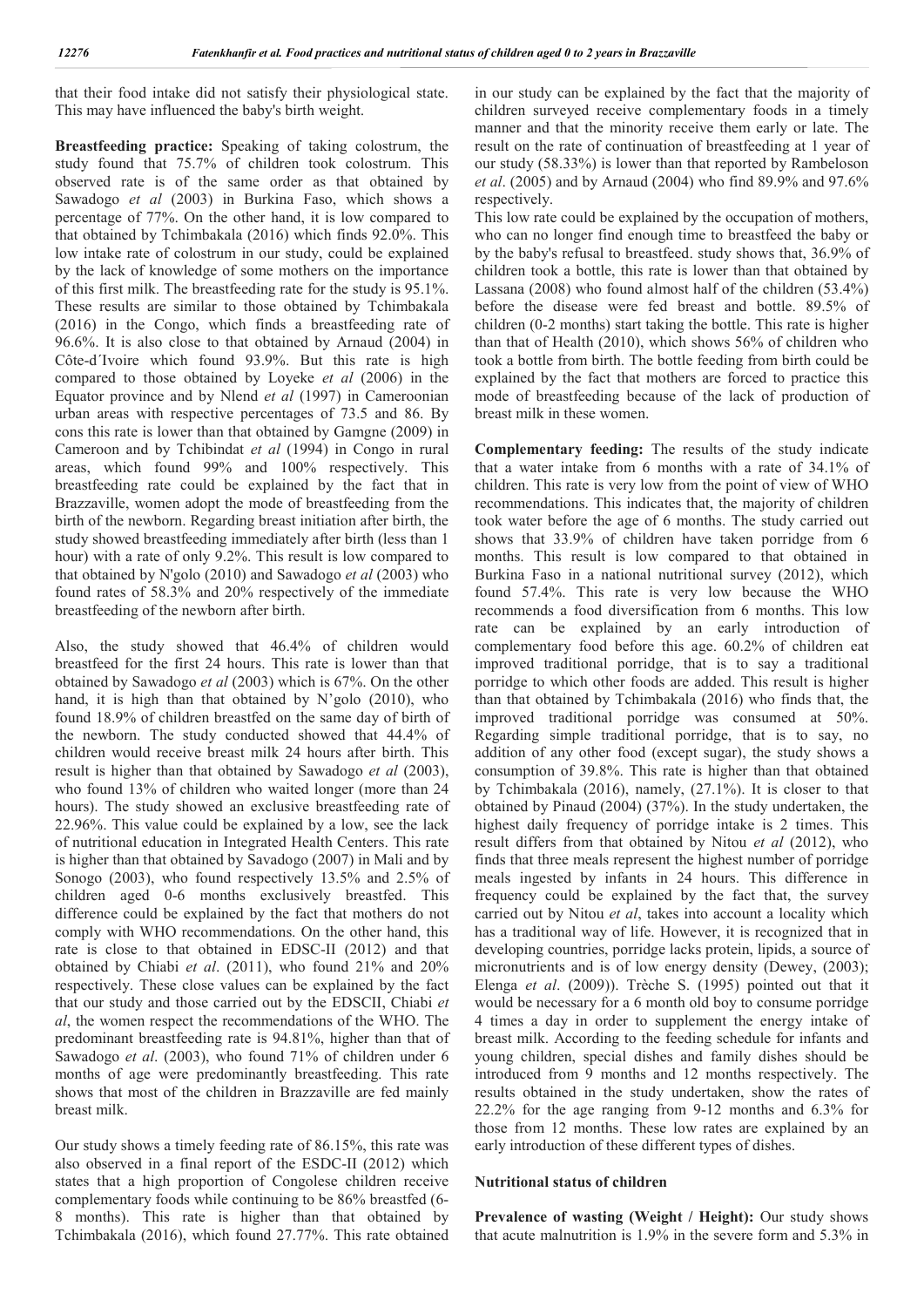the moderate form. Our results are higher than those obtained in Algeria by MICS2 (2000), with the prevalence of wasting in its severe form of 0.6% and of wasting 2.8% for the moderate form. For the severe form, our results are close to those obtained in Togo by Sawadogo *et al* (2003), which shows 2.9% and 2% respectively of severe wasting. This rate is lower than that obtained UNICEF (2009) in Togo, where the national rate of acute malnutrition was 14%; as well as in Sudan and Bangladesh by 16% for each. These rates are also different from that of Ousmane (2003) who found 18.4% of severe malnutrition and 16.5% of moderate malnutrition whose weight / height ratio was evaluated.

**Prevalence of underweight (Weight / age):** We found a prevalence of 1.9% of severe underweight and 6.3% of moderate form. Our results are close to those obtained in a study carried out in Algeria by MICS2 (2000), which found a prevalence of underweight of 6% including 1.3% of the severe form. Our results are very weak compared to those indicated in Black African Medicine (1999) which found 5.1% and 19% respectively of severe and moderate malnutrition.

**Prevalence of chronic malnutrition (height / age):** Study shows 4.4% stunting in children in the severe form against 9.2% in the moderate form. Our results are weak than that of Tchimbakala (2016) who found 26.1% stunting in the severe form and 18.2% in the moderate form. It is as low as that reported in a final ESDC-II report (2012) which is 8.0% severe stunting and 24.4% moderate stunting. A study by Lassana (2008) shows a prevalence of 23.3% in the severe form and 34.5% in the form, these rates are higher than our results. Our results are also weaker than those of Agbère (2008) in Togo, who found that 44.6% of children had severe stunting and 22.4% moderate.

#### **Conclusion**

Food practices carried out in Brazzaville towards children under two years of age are not good practices. The early introduction of complementary foods, the low frequency of daily consumption, the low percentage of breastfeeding immediately after birth, are all the factors that have led to wasting, stunting and underweight of the children surveyed.

**Conflict of interest:** The authors declare that they have no conflict of interest.

**Authors 'Contributions:** All the authors participated in the survey, in the data analysis, in the funding and approved the final version of the manuscript.

# **BIBLIOGRAPHICAL REFERENCES**

- Anne Laure Galluchon. 2016. Conception: fille ou garçon, la méthodeShettles,; drolesdemums.com/ conception/ ovulation-et-fecondation/conception-fille-garcon-methodeshettles.
- Agbère A. R. 2008. Pratiques d'alimentation du nourrisson et de jeune enfant dans le district de BE Togo. In thèse Lassana KANTE sur évaluation de l'état nutritionnel des enfants de 2 à 59 mois hospitalisés dans le service de pédiatrie du CHU Gabriel Touré, Bamako: 82p
- Arnaud S. 2004. Etat nutritionnel et qualité de l'alimentation des enfants de moins de deux ans dans le village de Damé en Côte-d'Ivoire: caractérisation et essai d'identification

des déterminants de la malnutrition protéino-energétique et des pratiques alimentaires. Mémoire de DESS. Université de Montpellier II, 70p

- Chiabi A., Kamga B. G., Mah E., Bogne J. B., Nguefack S., Fokam P., Tafen W., Tchokoteu P. F. 2011. Breast feeding Practices in Infants in the West Region of Cameroon. Iranian J publ Health, 40, 2: pp11-17
- Claudie S. M. 2011. Evaluation du niveau de connaissances, attitudes et pratiques des mères en nutrition et santé de leurs enfants de 06 à 59 mois dans le District sanitaire de Sikasso, thèse de Médecine, FMPOS: 77p
- Dewey KG and Brown KH. 2003. Update on technical issues concerning complementary feeding of young children in developing countries and implications for intervention programs. Food Nutr Bull; 241: pp5-28
- EDG /MICS2. 2OOO. Rapport de synthèse de l'enquête sur les objectifs de la fin décennie: santé mère et enfant Revue, Algérie: pp11-15
- EDS-Congo-II. 2012. Enquête Démographique et de Santé au Congo EDSC-II. Rapport préliminaire, 2011-2012: 38p
- EDSCongo-II. 2011. Indicateurs des objectifs du millénaire pour le développement Congo, Rapport final. 2011-2012: 290p
- Elenga M., Massamba J., Kobawila S. C., Makosso V.G., Silou T. 2009. Evaluation et amélioration de la qualité nutritionnelle des pâtes et des bouillies de mais fermenté au Congo. Int. J. Biol. Chem. Sci. 36: pp1274-1285
- Gamgne K.B. 2009. Etude des connaissances et des pratiques des mères sur l'allaitement maternel à l'hôpital Provincial et à la PMI de Bafoussam, Cameroun. Thèse de doctorat en médecine, 61p
- Hennart P. 1981. Clinical Endocrinology. 14, 349p
- Lassana KANTE. 2008. Evaluation de l'état nutritionnel des enfants de 2 à 59 mois hospitalisés dans le service de pédiatrie du CHU Gabriel Touré. À propos de 116 cas. Thèse. 82p
- Loyeke, Batenda, Bolekyatabu. 2006. Rapport de l'enquête nutritionnelle anthropométrique zone de santé demondombe province de l'équateur au Congo, juin, 24p
- Médecine d'Afrique Noire. 1999. Etat nutritionnel des femmes et des enfants dans la communauté rurale de MPAL DISTRICT de ST LOUIS - SENEGAL, 46 11: pp521-525
- N'golo Traoré. 2010. statut alimentaire et nutritionnel des enfants de 6 à 59 mois de la région de SIKASSO, Thèse BAMAKO, 97p
- Nitou J. G., Enzonga-Yoca J. A, Bouanga-Kalou G., Niamayoua R. K, Nzikou J. M, Itoua-Okouango S., Elenga M., Matos L., Mvoula-Tsieri M., Silou Th. 2012. Evaluation de l'état nutritionnel des mères allaitantes et de leurs nourrissons au Congo. pp 1687-1697 Nlend A., Wamba G., Same Ekobo C. 1997. Alimentation de nourrisson de 0 à 36 mois en milieu urbain camerounais. Médecine d'Afrique noire, ,441: pp47-51
- OMS. 1989. Alimentation infantile base physiologique. Bull OMS, 30p
- Ousmane. 2003. Morbidité et mortalité dans le service de pédiatrie B du CHU-GabrielTouréThèse: médecine Bamako, 50p
- Pelletier D. L. Frongillo E. A., Jr, Schroeder D. G. e t Habicht J. P. 1995. The effects of malnutrition on child mortality in developing countries. WHO bulletin, OMS, Vol 734: pp443-448p
- Pinaud H. 2004. Etat nutritionnel et qualité de l'alimentation des enfants de moins de deux ans dans la ville de Damé Côte-d'Ivoire: Identification et estimation de la valeur et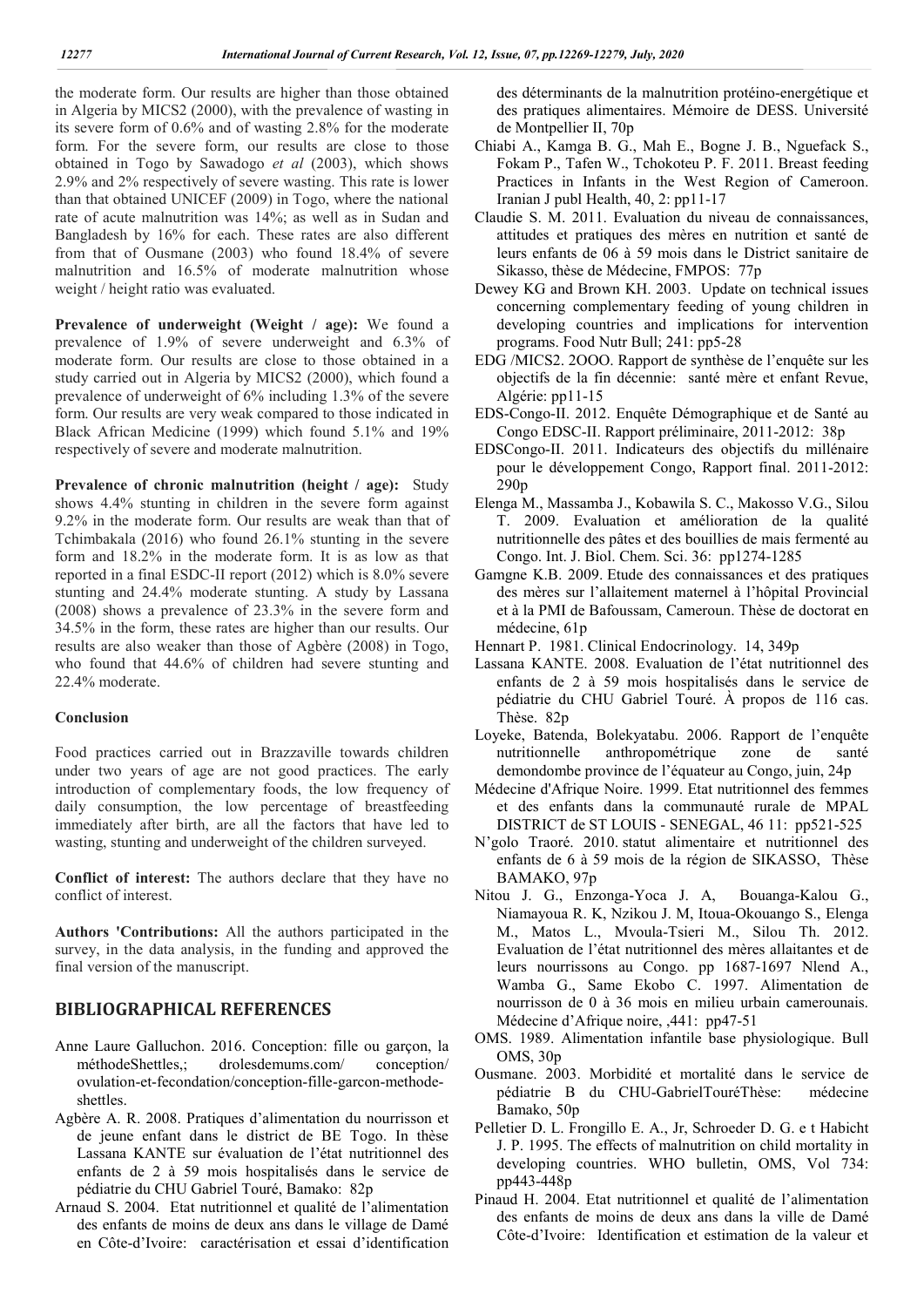de l'apport nutritionnels des aliments de complément. Mémoire de DESS. Université de Montpellier. 49p

- Rambelosom V., Tobin V., Randrianarisoa F., Ralison C., Trèche S. 2005. Diagnostic des pratiques alimentaires et de l'état nutritionnel des enfants de moins de deux ans dans les communes d'intervention du orojet Nutrimad des régions Androy et AtsimioAtsinanana. 13p
- Savadogo Abdoul Salam. 2007. La malnutrition chez les enfants de 0–5 ans à l'Hôpital Nianankoro Fomba de Ségou. Université de BAMAKO, 68p
- Sawadogo Prosper S., Martin-Prével Y., Savy M., Kameli Y., Traoré Alfred S. 2003. Pratiques d'alimentation du nourrisson en zone rurale au Burkina Faso Province de la Gnagna: description et conséquences nutritionnelles. 2ème Atelier international, voies alimentaires d'amélioration des situations nutritionnelles. pp317-327
- SOFRECO-CERAPE. 2015. CADRE Stratégique de lutte contre la malnutrition au Congo horizon 2025. Brazzaville, avril: 49p
- Sonogo D. 2003. Devenir des enfants malnutris dans le service de pédiatrie de HGT. Thèse de médecine: n°61, pp62-70
- Tchibindat F., Rodriguez A., Miazenza S. 1994. Sécurité alimentaire et état nutritionnel des ménages ruraux au Congo. Rapport Technique, projet CRDI/DGRST, Brazzaville, 73p
- Tchimbakala Maria Synthiana. 2016. Nature et ingérés énergétiques des bouillies consommées par les enfants de moins de 2 ans à Brazzaville: cas de Madibou et de Djiri. Thèse: 54p
- Trèche S. 1995. Techniques pour augmenter la densité énergétique des bouillies. In: Trèche S., de Benoist B., Benbouzid D., Verster A., Delpeuch F., eds. - L'alimentation de complément du jeune enfant. Paris: Orstom, collection colloques et séminaires: 387p
- UNICEF. 2009. Situation des enfants dans le monde. 125p
- UNICEF. 2012. Les droits de l'enfant, Unicef France, 2p
- WHO. 1998. Complementary feeding of young children in depeloping countries: a review of current scientific knowledge. UNICEF/University of California-Davis/ WHO/ ORSTOM. Geneva: WHO, [WHO/NUT/98.1], 228p.

#### **APPENDIX: Survey sheet**



UNIVERSITY MARIEN NGOUABI SCIENCES AND TECHNOLOGIES FACULTY COURSE: BIOLOGICAL SCIENCES OPTION: HUMAN NUTRITION



# **SURVEY SHEET**

| Survey on food practices and nutritional status of children aged 0 to 2 years in Brazzaville                                                                                                                                                                                                                            |
|-------------------------------------------------------------------------------------------------------------------------------------------------------------------------------------------------------------------------------------------------------------------------------------------------------------------------|
|                                                                                                                                                                                                                                                                                                                         |
|                                                                                                                                                                                                                                                                                                                         |
|                                                                                                                                                                                                                                                                                                                         |
|                                                                                                                                                                                                                                                                                                                         |
|                                                                                                                                                                                                                                                                                                                         |
| Male    <br>female<br>Sex:                                                                                                                                                                                                                                                                                              |
|                                                                                                                                                                                                                                                                                                                         |
|                                                                                                                                                                                                                                                                                                                         |
|                                                                                                                                                                                                                                                                                                                         |
|                                                                                                                                                                                                                                                                                                                         |
| General information about the child                                                                                                                                                                                                                                                                                     |
| 1. Age of children. $1=0$ to 2 months 2=3 to 5 months 3=6 to 8 months<br>$4=9$ to11months $5=12$ to14months<br>$6 = 15$ to 17 months<br>7=18to20months<br>$8=21$ to24months<br>$3 = [3.5$ to4kg]<br>2. birth weight. $1 = [1102.5 \text{kg}]$ $2 = [2.5103.5 \text{kg}]$                                                |
| <b>Clinical signs</b>                                                                                                                                                                                                                                                                                                   |
| Child has edema? $1 = yes$   $2 = no$<br>3.<br>4. If yes? are they: 1: localized<br>2 : generalized<br>Does this hair fade and fall out? $l = yes$ 2= no<br>5.<br>The child's skin condition. $1 =$ dry skin 2=scal<br>$3 = normal$<br>6.<br>Disorders observed in children. 1=Anorexia $\Box$ 2= behavior change<br>7. |
| $3 =$ sunken eyes $4 =$ distended skin $\Box$ 5=normal                                                                                                                                                                                                                                                                  |
| <b>Child feeding</b>                                                                                                                                                                                                                                                                                                    |
| 12. Did the child take the first milk (colostrum)? 1=yes<br>$2 = no$                                                                                                                                                                                                                                                    |
| <b>13.</b> Does the child take breast milk? $1 = yes$<br>$2 = no$                                                                                                                                                                                                                                                       |